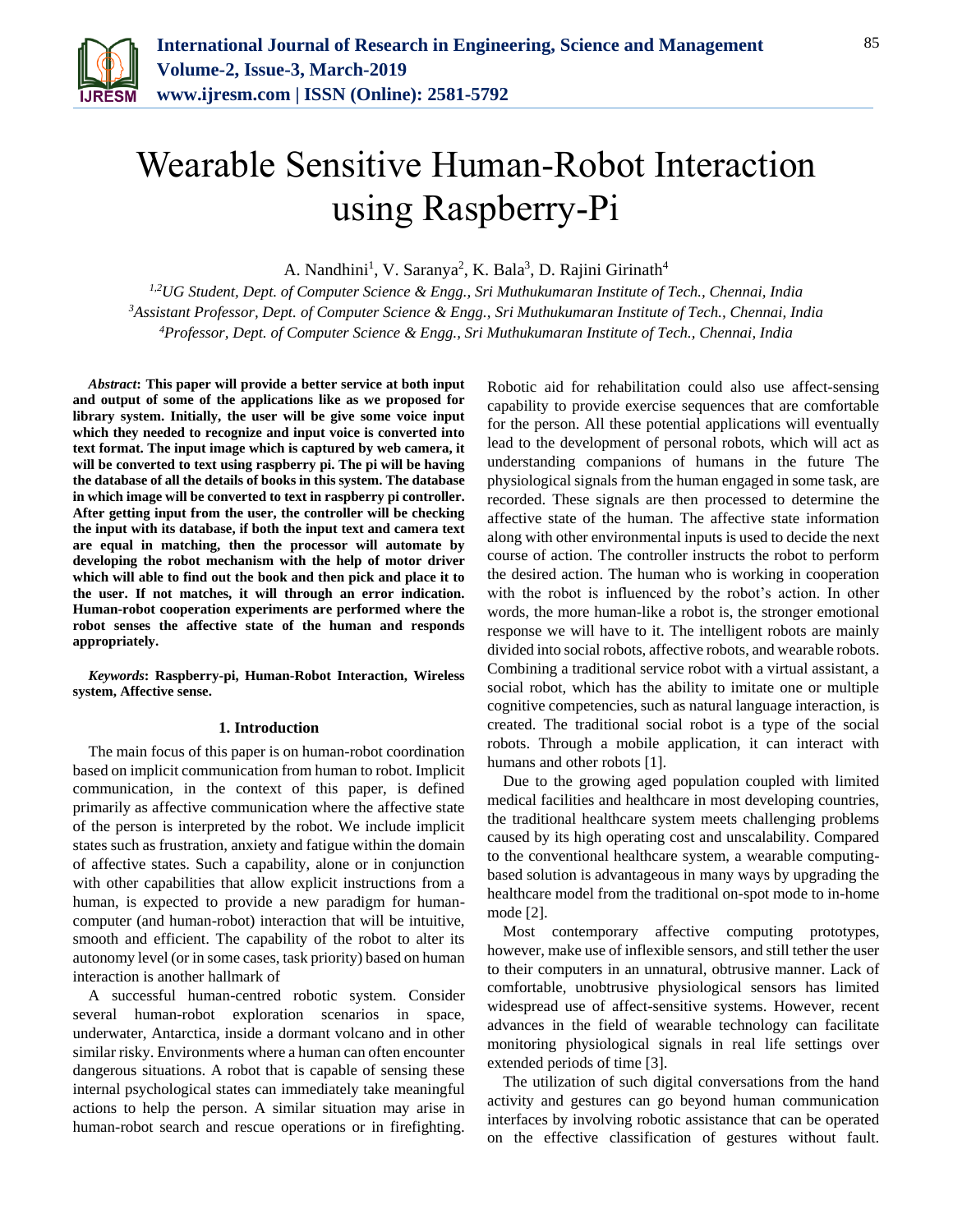

However, controlling robots technologically advanced equipment, poses a great demand of clarity in given commands since there involves complex interfaces and is not user-friendly.

The proposed experiment was carried out using a system that we introducing a voice input for the following steps has to be followed to interact in some of the applications we specifically addressed the system such as library system such as Library has many connotations, it is a collection of information resources and services, organized for use and maintained by a public, institution or private individual. Typically, there is a need of librarian to pick the book and handover it to the person. This might be easy task in case the library is small. Also, to search for the books by humans take a lot of time as many a times the books gets overlooked the human eye and it gets more difficult to do the task. Recently, the idea of using robots in library application has become more interesting. Book picking robot is a service robot which perform tasks such as book finding, picking and delivering it to the reader.

#### **2. Related work**

[1] Affective Recognition Algorithm based on AIWAC Smart Box. The AIWAC smart box in a Fitbot has the ability of accurate voice affective cognition. Through daily voice interactions with a user, a Fitbot collects user's voice data and realizes voice affective analysis by using the attention based recurrent neural network algorithm. A recurrent neural network (RNN) can effectively remember the relevant feature information in a long context. By introducing an attention mechanism into the RNN algorithm framework, a new weight pooling strategy is introduced into the network, which puts special attention on the part expressing strong affective characteristics of the voice [2].

*User Behaviour Perception Based on Brain Wearable Device:* The brain wearable device can realize the perception of user's subtle expression change. On the one hand, the detection of these subtle behaviors enables the perception and analysis of user's behavior patterns; on the other hand, some highefficiency human-computer interaction patterns may be perceived by virtue of these accurate behaviors.The perception of user behaviors by a brain wearable device can be introduced by a blink detection example. We design an algorithm to realize such a detection [2].

*Algorithm:* Realization of blink detection based on the amplitude difference. The general process of Algorithm 1 is to determine the first order difference in the original EGG signal, then, the amplitude smoothing is performed, and lastly, the judgment on the smoothing result is conducted. The Algorithm 1 uses the time-domain data and draws the signal waveform wherein it can be seen that such a signal experiences a significant amplitude changes during the blinking, which can be directly used to judge whether a user blinks or not. First, the first order difference in the original signal is determined to obtain the change rate information of the time-domain signal. To amplify the peak feature, the amplitude smoothing is used

[2].

[2] Physiological Indices for Affect Recognition: There is good evidence that the physiological activity associated with affective state is differentiated and systematically organized. The transition from one affective state to another, for instance from a relaxed to anxious mental state, is accompanied by dynamic shifts in physiological activities. By combining these multiple indicators of emotion in a multivariate manner, we will be able to provide the affect recognizers we will be developing with a rich array of information from which to infer the person's affective state. In our paper we have achieved the more challenging task of identifying the person's affective state online while the person is actively engaged in a task and then designing a robot a controller that is sensitive to human affect.

Affect Recognition: Our next step was to design a robust and reliable decision making system that could take in all the values of the physiological parameters and generate an anxiety index. This index would then be used to infer the state of the human companion. Several techniques were investigated for this purpose. A series of tasks involving sensory-motor coordination was designed for the human companion. These included anagram solving, mathematical problem solving and auditory discrimination tasks. Using these experiments initially, we obtained pilot data to design and train a 5-input 1-output fuzzy logic system.

# Input set =  ${S_p, P_p, T_m, P_r, C_m}$ , Output set = {*anxiety index*}

The membership functions used: Gaussian or sigmoidal (depending upon the kind of variation these variables showed with the change in affective state.) The experimental results coupled with the self-reports of the human companion as well as the vast research that has been done in the field of psychophysiological analysis was used to formulate a set of rules for this fuzzy system.

[3] Wireless wearable set of physiological sensors designed for affect-sensing applications. This device can measure either heart rate or SC, as well as environmental temperature and physical activity. In the version of iCalm which measures SC, instead of typical metal electrodes, conductive fabrics have been used. Conductive material facilitates comfortable integration of the electronic parts and the sensing circuitry into various wearable garments such as a wrist band, ankle sensor band, or sock [3].

#### [4] *Real-time analysis:*

Due to the dynamics of the affective state and behavior of human beings, the effective value of emotional data tends to attenuate over time; hence, real-time data processing and analysis are needed to accurately extract value from changing emotions. Obviously, traditional affective computing can no longer meet these challenges for computation-intensive sentiment analysis and emotional interaction [2]. Emotion monitoring for a long-term closed environment: Scientists working on deep-sea exploration and space exploration, as well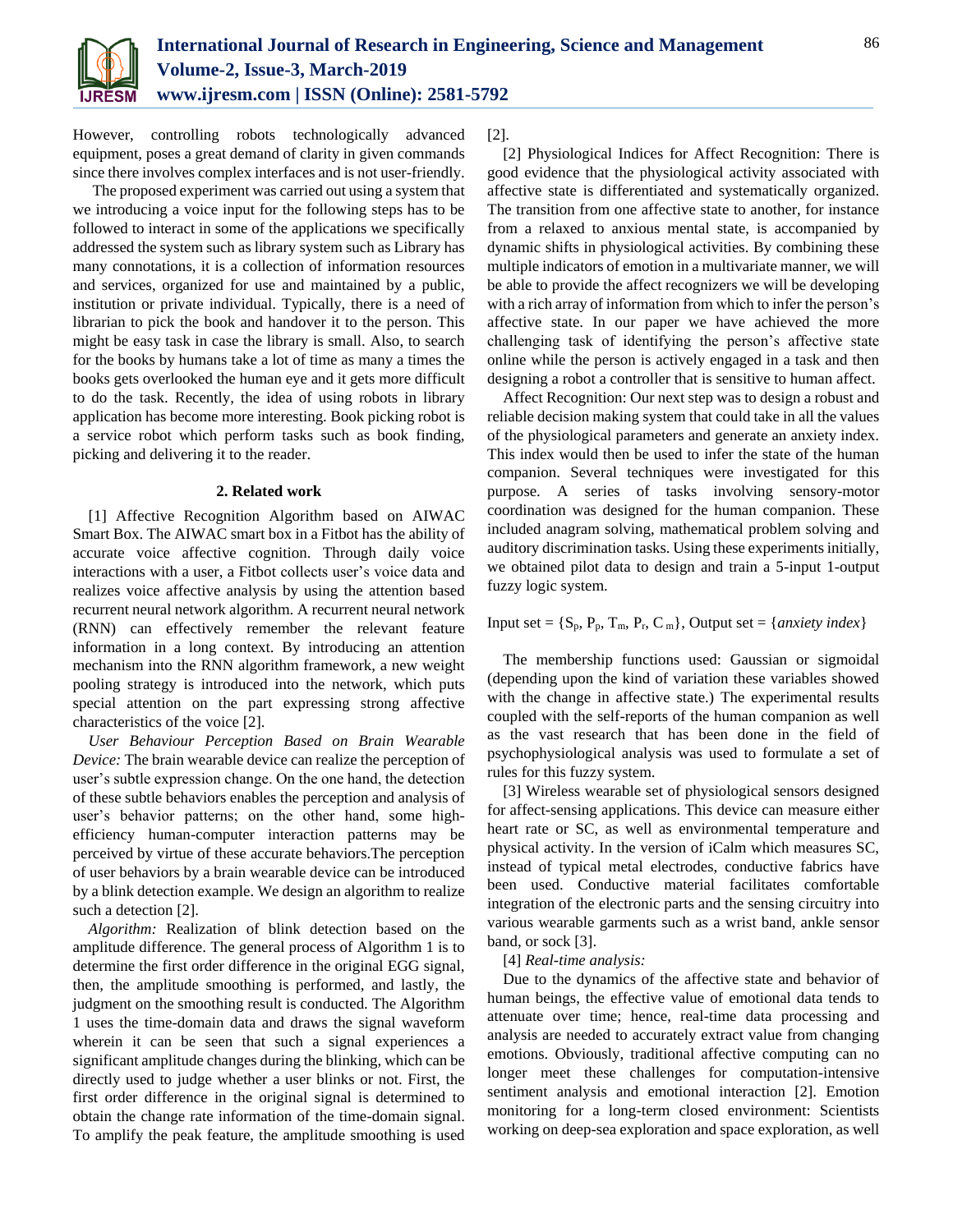

as other specific areas, need to stay in a closed environment over a long period of time, running a high risk of emotional turmoil. Monitoring their emotions efficiently is beneficial for the successful completion of their tasks.

Affective disorder assistance: For example, people suffering from social autism with the shadow of social phobia can be assisted via sensing their abnormal mental states. Rehabilitation aids: For patients who have just been discharged from hospital and are suffering from both physical and psychological pressure, personalized rehabilitation strategies based on physical information and emotional status can help them to recover faster with higher efficiency.

# **3. Architecture**

This has to be intends to build a new-generation intelligent emotion interactive system based on wearable devices, cloud computing, and big data to provide users with healthcare in both physiological and psychological aspects as shown in Fig 1.



Fig. 1. Architecture for Human-Robot cooperation system

The acquisition module is used to collect physiological data, while the transmission module is responsible for sending collected data to the sink node and receiving control signals. When the user is emotionally stable, only a few devices are activated to collect the key physiological data and monitor a user's emotional changes. Once a user's emotion fluctuates, the emotional weak deduction receiving layer sends a control signal to the wearable device layer and activates related devices for collaboratively collecting more data in order to improve the accuracy of sentiment analysis, or deactivates unrelated devices in order to save energy [1].

### *A. Affect-sensitive control architecture*

We aimed at designing a behavior-based architecture for a mobile robot system working with a human companion in an unknown environment. In this case the robot was expected to behave as another human to its human companion.



We have used subsumption architecture to execute these tasks in a priority-based manner, allowing one behavior to be executed at a time. Fig. 2 shows that in the absence of any affective signals from its human companion and any danger-torobot signals, the robot remains in the wandering or the exploratory mode, moving around and navigating the workspace. This system helps us to do the work efficiently and quickly. It saves time and this system addressed with the controlled system i.e., raspberry pi. With the help of voice input the robot moves and to help human.



Fig. 3. Design of voice controlled system Model

A user's emotional trends are dedicated in real time through emotional data analysis. Once a user's emotion fluctuates, weak deduction is enabled based on the existing emotional model to determine which devices are indispensable for data acquisition. Fig.3 shows that similarly, if the user is emotionally stabilized, unrelated devices are deactivated. The design of voice controlled mechanism of wearable devices is as shown in Fig 3.

In particular, the core of this layer consists of the following components.

- *Vitals model:* According to a user's physiological and psychological information in different emotions, a personalized vitals model is established for extracting features to provide a reasoning machine with support.
- *Reasoning machine:* Once the reasoning machine receives physiological and psychological data fluctuation, it immediately deduces appropriate user emotional change based on the vitals model and pushes the result to the weak result receiver.
- *Weak result receiver:* The weak result receiver activates some wearable devices to collect essential data for accurate affective computing and de activates other unnecessary devices to save energy.

The single type of emotional data may be physiological data, social emotional data, facial video contents, or another type, which are typically collected in an isolated data space. Given the shortcoming of isolated data space oriented sentiment analysis, we consider the multidimensional affective data collected in CPS-Spaces.

## **4. Methodologies and Modules**

# *A. Characteristics of wearable affective robot*

Intelligence and Autonomy: A real intelligent robot should have the intelligence and autonomy and should be able to refuse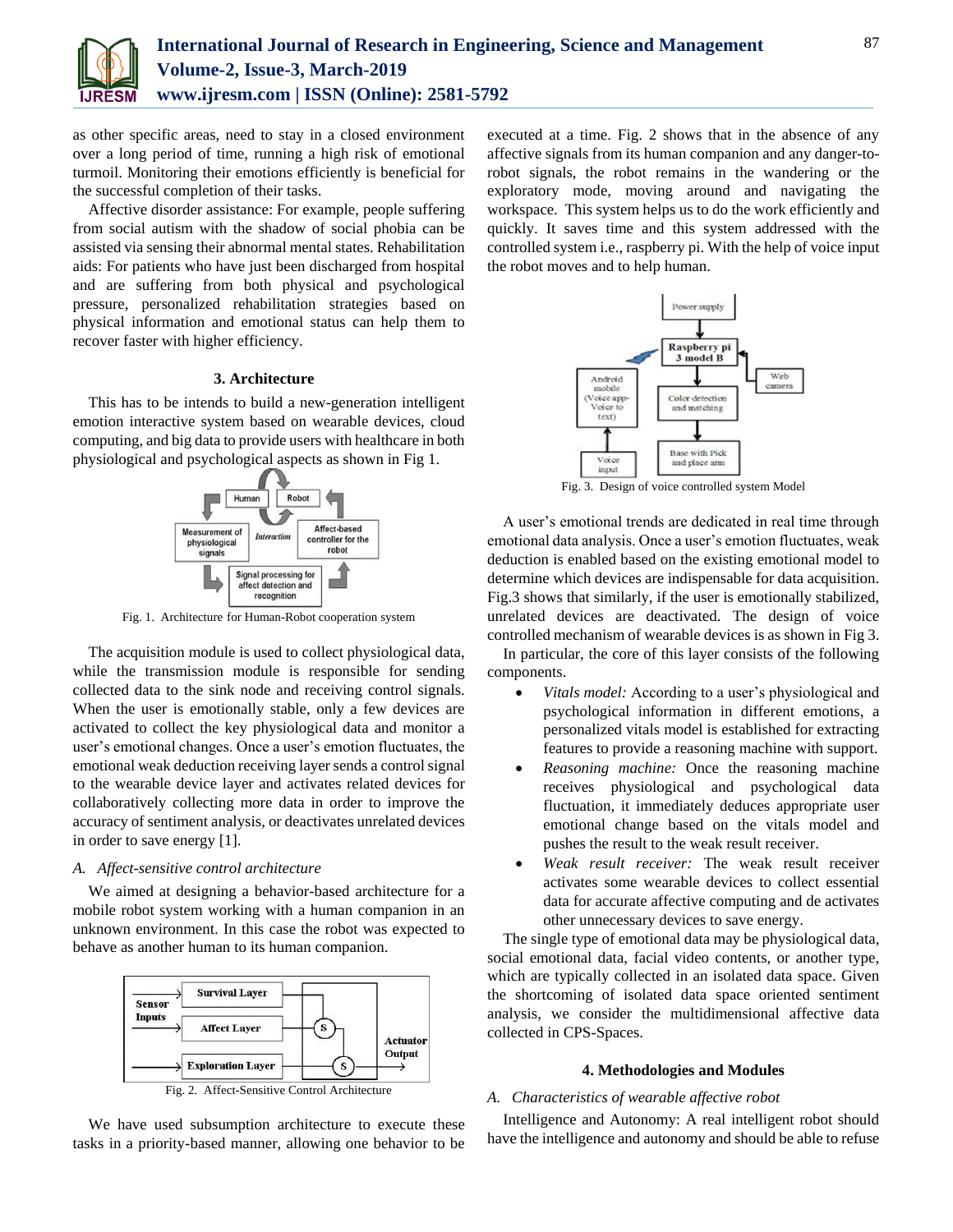

an unhealthy or an immoral request from a user. For instance, if a user requests from an affective robot to buy a junk food, the affective robot should refuse that request and explain the harmful effects resulting from the consumption of such a junk food, which will promote the establishment of trust between the affective robot and user, and improve the health surveillance effect on the user.

*Comfort and Portability:* The entity robot other than the virtual robot basically has limited movement ability, so it can accompany user with a space limitation. Its operation scenes are limited, and a user is often required to spend extra care to carry or maintain such an interactive robot. By virtue of the Wearable 2.0, a Fitbot is integrated into a wearable device in a natural way. The robot accompanies a user as a part of user's clothes, providing good portability to the robot. Meanwhile, a Fitbot provides convenient and various human-computer interaction modes, which make the user have good comfort.

# *B. Diversified human-computer interaction:*

Current social robots are mainly based on voice interaction, while a Fitbot conveniently integrates tactile interaction on the basis of voice interaction, which expands the form of humancomputer interaction, and provides available human-computer interaction means for some specific groups (such as the deafmute). Context Awareness and Personalized Tracking Service: The collection of context data is conducive to the personalized services for a user. Generally, users having the social affective robots are also equipped with a smartphone. The context awareness data collected by a smartphone is closely related to a user and applies only to himself. A Fitbot can collect the context awareness data from the third-person (spectator) perspective, and can achieve more accurate identification of user activities. Such user data can be shared with multiple users such as family members or friends who are in the same room. In addition, an affective robot can collect data from the first person perspective and communicate with others on behalf of a user.

## *C. Application range*

On the basis of the affective recognition and interaction, a Fitbot imitates human behaviors and interacts with users through the voice interface.

*Model Evolution* — Analysis and prediction results are verified using social network data, which further enhance the accuracy of the existing model. In addition, data with the time-space label can be updated to the existing tensor model to enhance its accuracy. Thus, we need to efficiently manage the network resources and elaborately design the data processing method.

Emotion-driven available resources perception and allocation: Since a user's emotions are affected by many factors, the data should be collected as broadly as possible by wearable devices in order to make a timely and accurate judgment. Furthermore, it is challenging to evaluate which kind of data is useful for sentiment analysis. Theory and method of dynamic controllable emotional interaction: A user's physical location usually dynamically changes, but carriers (PC, mobile device, home

appliance, robot, etc.) and media (image, audio, lighting, etc.) used for emotional interaction are relatively static. Results of sentiment analysis are fed back to the user for emotional interaction with the user by perceiving any available multimedia devices around the user. Intelligence reinforcement theory and method based on an upright walking robot: For humanized and intelligent feedback, emotional interaction should have affinity. With the accurate analysis and prediction of a user's emotions, a variety of humanized ways for emotional interaction will directly affect the user's experience. We intend to build an intelligent upright-walking robot by integrating interdisciplinary study results in many fields. With high bio fidelity, the robot carries multiple sensors that can collaborate work together with other smart devices to sense environmental information. The robot will become one of the most intimate, emotionally dependable front-end carriers for emotional interaction with people.

#### **5. Conclusion**

We proposed an innovative theoretical, computational and experimental approach drawing from emerging results from affective computing, psychology, and advanced control theory to develop a human-robot interaction framework that is affectsensitive and is capable of addressing affective need. We have demonstrated through experiments an implicit communication between a human and robot wherein the robot detects and prompted the robot to take corrective actions would be the next big step towards an advanced level of human-robot interaction. The design of this project tends to help the users and more efficient. It is flexible and have the appropriate design. They increase the safety of the working environment and actually never get tired of doing all the things.

#### **References**

- [1] Min Chen, Jun Zhou, Guangming Tao, Jun Yang, Long Hu, "Wearable Affective Robot" IEEE transaction on artificial intelligence and cognitive computing for communication and network, 2018.
- [2] Min Chen, Yin Zhang, Yong Li, Mohammad Mehedi Hassan, And Atif Alamri" AIWAC: Affective Interaction through Wearable Computing and Cloud Technology" IEEE Wireless communications, 2015.
- [3] James Henry Graham, Mohammad Nasser Saadatzi, Faezeh Tafazzoli, Karla Conn Welch "Emotigo: Bluetooth-Enabled Eyewear for Unobtrusive Physiology-Based Emotion Recognition" IEEE International Conference on Automation Science and Engineering (CASE) 2016.
- [4] Rebecca Andreasson, Beatrice Alenljung, Erik Billing, Robert Lowe," International Journal of Social Robotics (2018) 10:473–491
- [5] Alenljung B, Andreasson, R, Billing EA, Lindblom J, Lowe R(2017) User experience of conveying emotions by touch. In: Proceedings of the 26th IEEE international symposium on robot and human interactive communication, (RO-MAN), Lisbon, Portugal, August 28th–September 1st, 2017, pp 1240–1247
- [6] Devillers L, Tahon M, Sehili MA, Delaborde A (2015) Inference of human beings' emotional states from speech in human–robot interactions. Int J Social Robot 7:451–463
- [7] Espinosa MP, Ková`rík J (2015) Prosocialbehavior and gender. Front BehavNeurosci 9:88
- [8] Beer J, Fisk AD, Rogers WA (2014) toward a framework for levels of robot autonomy in human–robot interaction. J Hum Robot Interact 3(2):74 Field T (2014) Touch. The MIT Press, Cambridge.